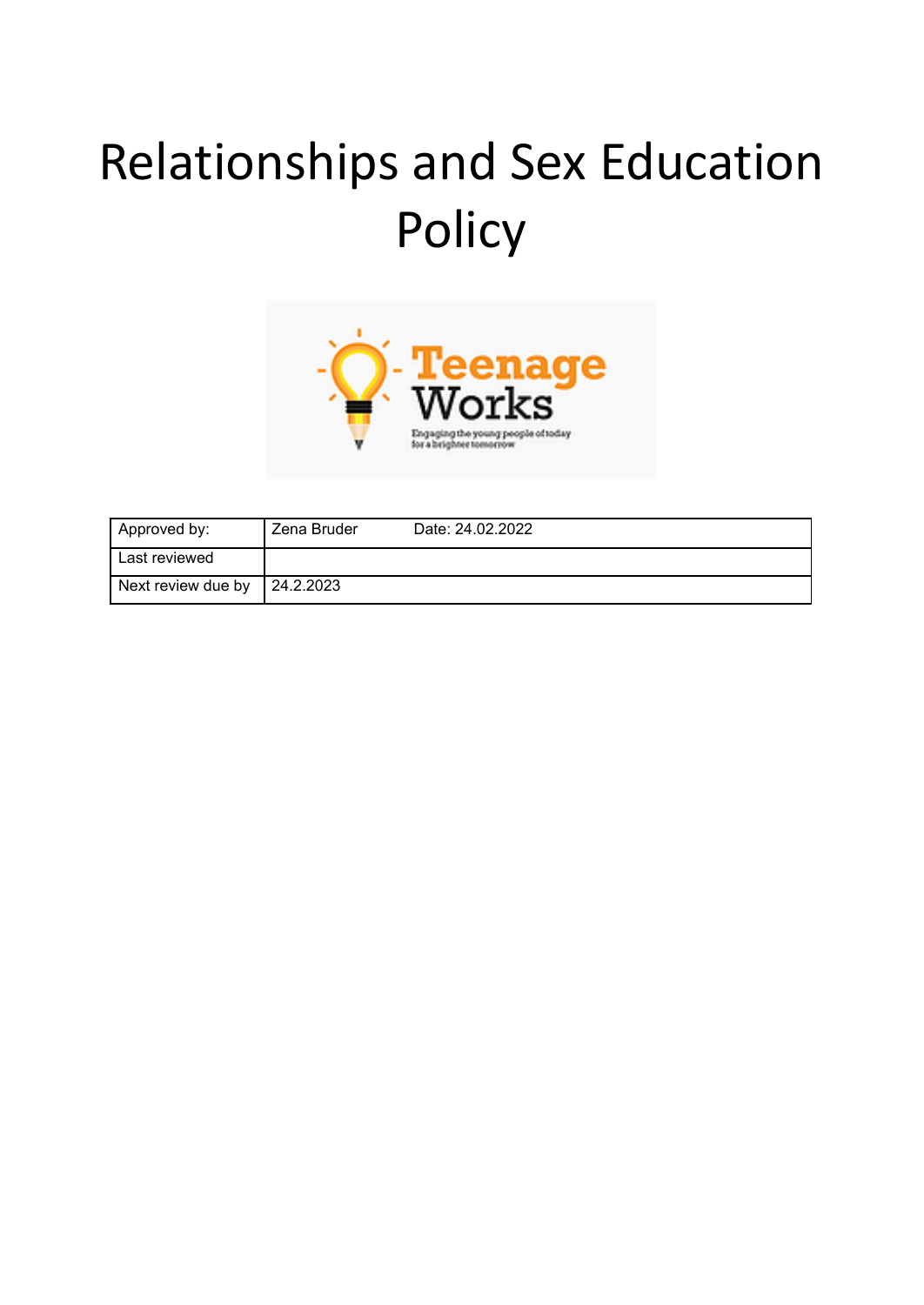## **Contents**

| 1. Aims                                                       | $\overline{2}$ |
|---------------------------------------------------------------|----------------|
| 2. Statutory requirements                                     | 2              |
| 3. Policy development                                         | 3              |
| 4. Definition                                                 | 3              |
| 5. Curriculum                                                 | 3              |
| 6. Delivery of RSE                                            | 3              |
| 7. Roles and responsibilities                                 | 4              |
| 8. Parents' right to withdraw                                 | 4              |
| 9. Training                                                   | 5              |
| 10. Monitoring arrangementse                                  | 5              |
|                                                               | .5             |
| Appendix 1: By the end of secondary school pupils should know |                |
| Appendix 2: Compulsory aspects as set out by the DFE          |                |

#### <span id="page-1-0"></span>**1. Aims**

The aims of relationships and sex education (RSE) at our school are to:

- Provide a framework in which sensitive discussions can take place
- Prepare pupils for puberty, and give them an understanding of sexual development and the importance of health and hygiene
- Help pupils develop feelings of self-respect, confidence and empathy
- Create a positive culture around issues of sexuality and relationships
- Teach pupils the correct vocabulary to describe themselves and their bodies

## <span id="page-1-1"></span>**2. Statutory requirements**

As a secondary school we must provide RSE to all pupils as per section 34 of the [Children](http://www.legislation.gov.uk/ukpga/2017/16/section/34/enacted) and Social work act [2017.](http://www.legislation.gov.uk/ukpga/2017/16/section/34/enacted)

In teaching RSE, we are required to have regard to **quidance** issued by the secretary of state as outlined in section 403 of the [Education](http://www.legislation.gov.uk/ukpga/1996/56/contents) Act 1996.

<span id="page-1-2"></span>At Teenage Works we teach RSE as set out in this policy.

## **3. Policy development**

This policy has been developed in consultation, pupils and parents. The consultation and policy development process involved the following steps:

- 1. Review a member of staff or working group pulled together all relevant information including relevant national and local guidance
- 2. Staff consultation all school staff were given the opportunity to look at the policy and make recommendations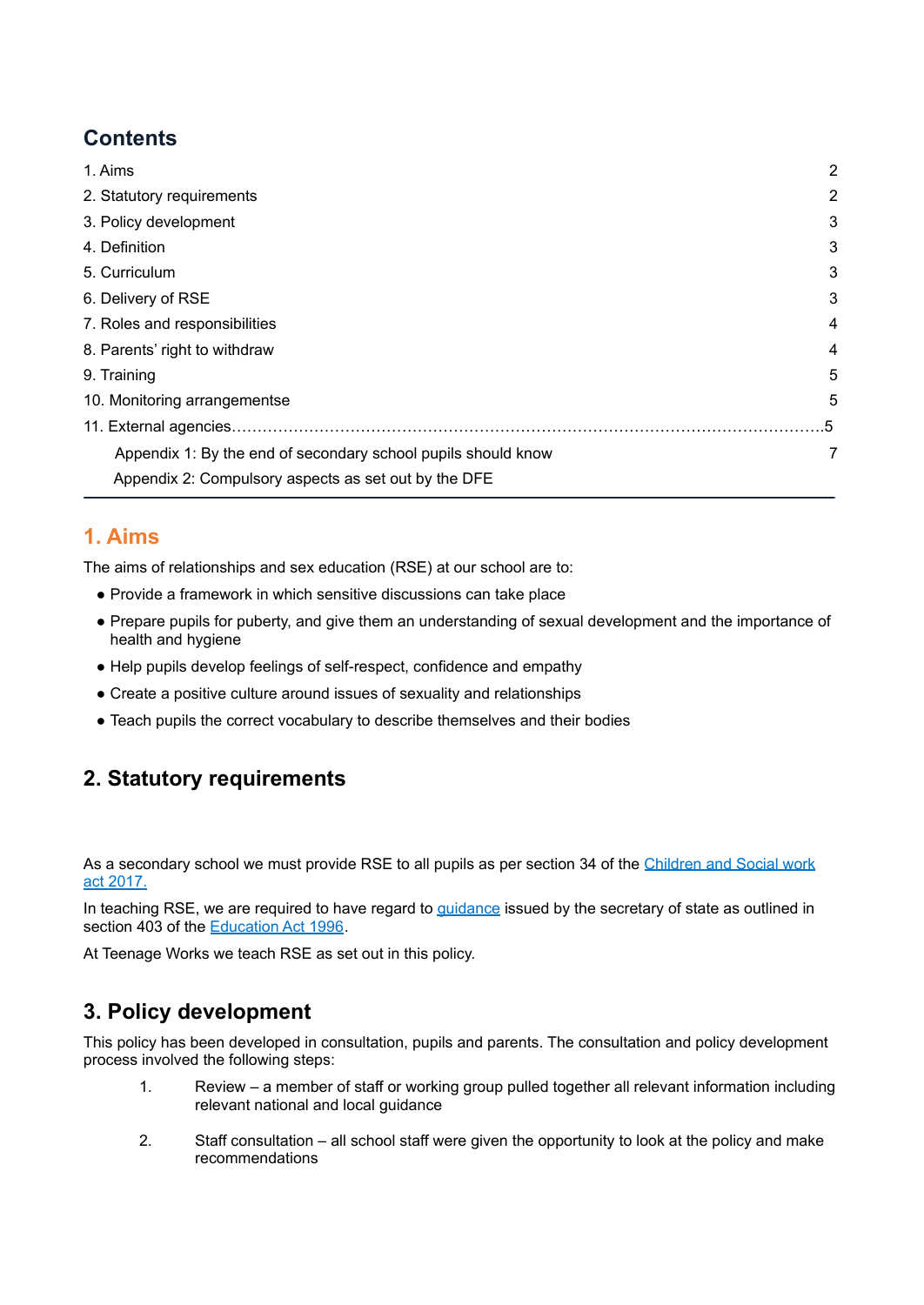- 3. Parent/stakeholder consultation parents and any interested parties were invited to attend a meeting about the policy
- 4. Pupil consultation we investigated what exactly pupils want from their RSE
- 5. Ratification once amendments were made, the policy was shared with governors and ratified

#### **4. Definition**

RSE is about the emotional, social and cultural development of pupils, and involves learning about relationships, sexual health, sexuality, healthy lifestyles, diversity and personal identity.

RSE involves a combination of sharing information, and exploring issues and values.

<span id="page-2-0"></span>RSE is not about the promotion of sexual activity.

#### **5. Curriculum**

We have developed the curriculum in consultation with parents, pupils and staff, taking into account the age, needs and feelings of pupils. If pupils ask questions outside the scope of this policy, teachers will respond in an appropriate manner so they are fully informed and don't seek answers online.

The curriculum programme is developed by senior leader in conjunction with the views of teachers, students, and/parents/carers. At Teenage works we will meet the learning objectives and content outlined in the Relationship Education, Relationships and Sex Education and Health Education Guidance. All content will be age and developmentally appropriate to meet the needs of our students, including those with SEND.

## <span id="page-2-1"></span>**6. Delivery of RSE**

RSE is taught within the personal, social, health and economic (PSHE) education curriculum. Biological aspects of RSE are taught within the science curriculum, and other aspects are included in religious education (RE).

Pupils also receive stand-alone sex education sessions delivered by a trained health professional.

RSE focuses on giving young people the information they need to help them develop healthy, nurturing relationships of all kinds including:

- Families
- Respectful relationships, including friendships
- Online and media
- Being safe
- Intimate and sexual relationships, including sexual health

For more information about our RSE curriculum, see Appendices 1 and 2.

<span id="page-2-2"></span>These areas of learning are taught within the context of family life taking care to ensure that there is no stigmatisation of children based on their home circumstances (families can include single parent families, LGBT parents, families headed by grandparents, adoptive parents, foster parents/carers amongst other structures) along with reflecting sensitively that some children may have a different structure of support around them (for example: looked after children or young carers).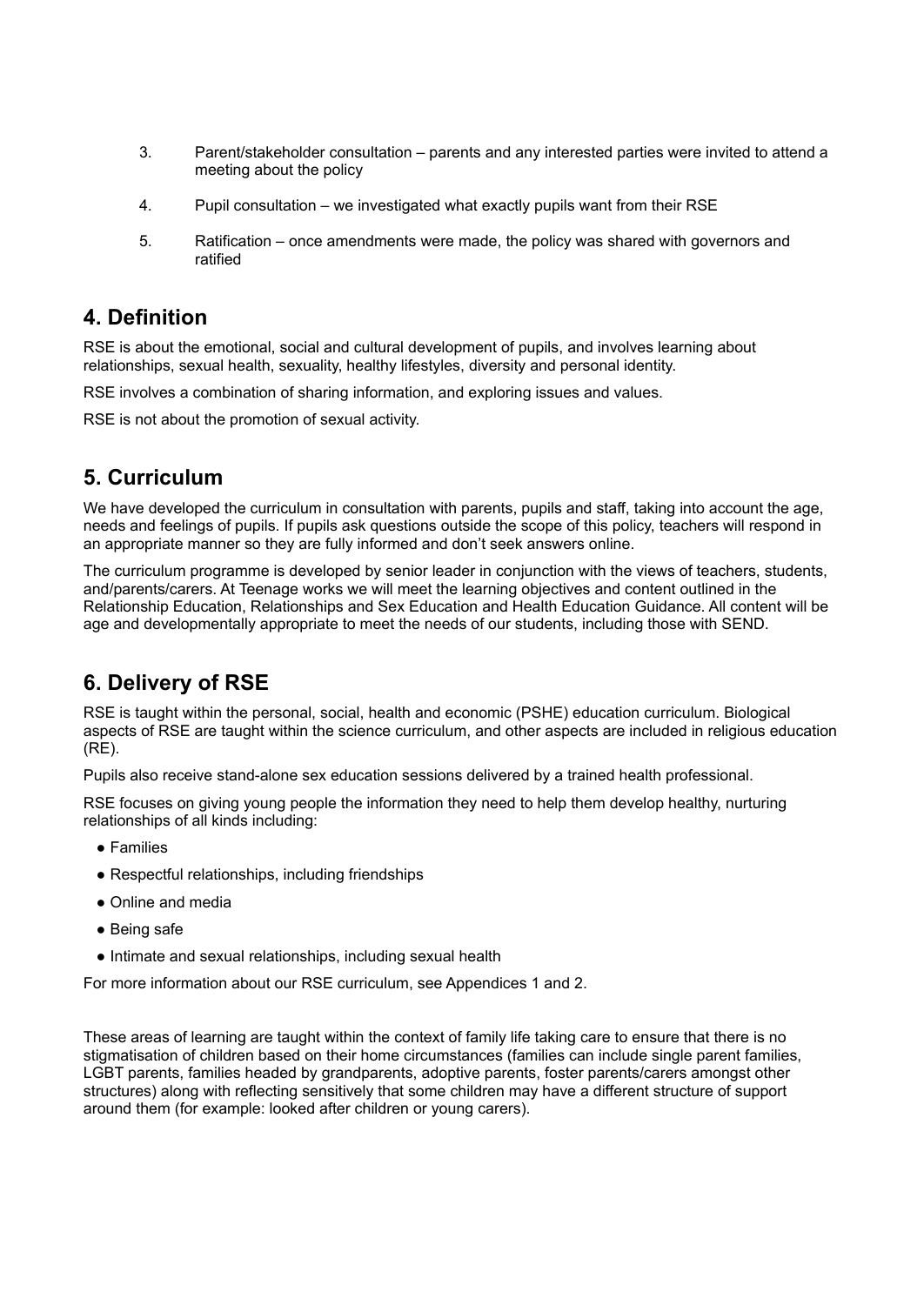## **7. Roles and responsibilities**

#### **7.1 The headteacher**

The headteacher is responsible for ensuring that RSE is taught consistently across the school, and for managing requests to withdraw pupils from components of RSE (see section 8).

#### **7.2 Staff**

Staff are responsible for:

- Delivering RSE in a sensitive way
- Modelling positive attitudes to RSE
- Monitoring progress
- Responding to the needs of individual pupils
- Responding appropriately to pupils whose parents wish them to be withdrawn from the non-statutory/non-science] components of RSE

Staff do not have the right to opt out of teaching RSE. Staff who have concerns about teaching RSE are encouraged to discuss this with the headteacher.

#### **7.4 Pupils**

Pupils are expected to engage fully in RSE and, when discussing issues related to RSE, treat others with respect and sensitivity.

#### <span id="page-3-0"></span>**8. Parents' right to withdraw**

Parents have the right to withdraw their children from the [non-statutory/non-science] components of sex education within RSE.

Requests for withdrawal should be put in writing

Alternative work will be given to pupils who are withdrawn from sex education.

Parents have the right to withdraw their children from the [non-statutory/non-science] components of sex education within RSE up to and until 3 terms before the child turns 16. After this point, if the child wishes to receive sex education rather than being withdrawn, the school will arrange this.

Requests for withdrawal should be put in writing and addressed to the headteacher.

A copy of withdrawal requests will be placed in the pupil's educational record. The headteacher will discuss the request with parents and take appropriate action.

<span id="page-3-1"></span>Alternative work will be given to pupils who are withdrawn from sex education.

## **9. Training**

Staff are trained on the delivery of RSE as part of their induction and it is included in our continuing professional development calendar.

The headteacher will also invite visitors from outside the school, such as school nurses or sexual health professionals, to provide support and training to staff teaching RSE.

## <span id="page-3-2"></span>**10. Monitoring arrangements**

The delivery of RSE is monitored by Zena Bruder/Debbie Shaw through: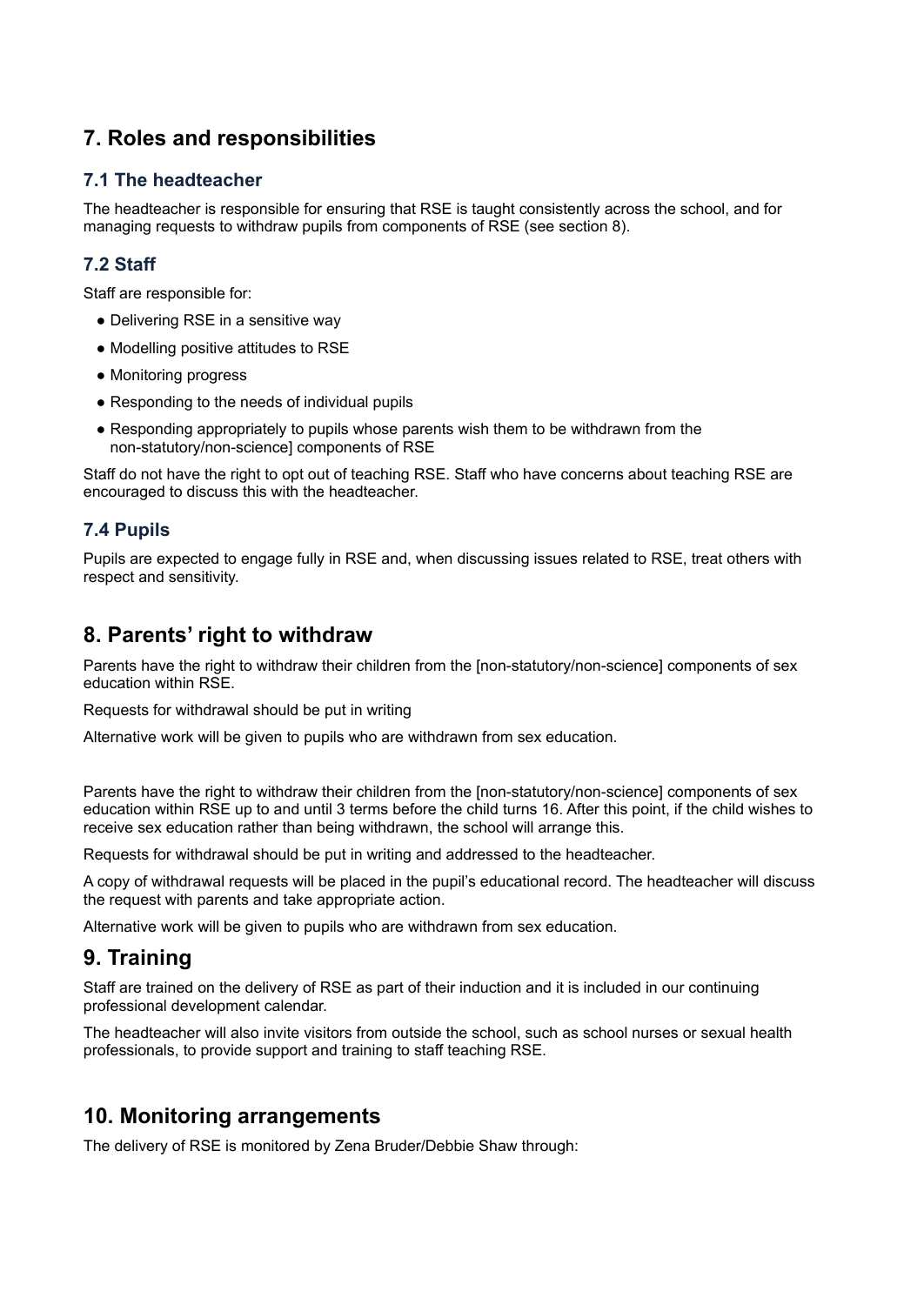planning scrutinies,

learning walks

Lesson Observations

Pupils' development in RSE is monitored by class teachers as part of our internal assessment systems.

This policy will be reviewed by Sheree Horn, SEND/Pastoral Lead. At every review, the policy will be approved by the Head of School Louise Hodson

#### **11. Working with visitors and external agencies**

Our school may invite external agencies to deliver parts of the SRE scheme of work. In such cases, external visitors will be selected in order to enrich our RSE curriculum and will have the skills and expertise to work with our young people on key topics.

When external visitors are in the school, staff will be present throughout these lessons so that they can build on the learning and answer any questions that they may have. Any external visitors will be expected to comply with the school's policy, and other related policies, including the school's child protection policy.

We will ensure that staff from external agencies understand the cohort of young people that involved, including the different ability levels and diversities in identities across protected characteristics. They will also be made aware of any issues related to child protection.

We will work with the agencies prior to them delivering lessons in the school and ensure that the lessons have been appropriately prepared and planned. We will also have follow up sessions to ensure that we embed learning and provide opportunity for our young people to ask further questions or explore topics/areas that are important to them.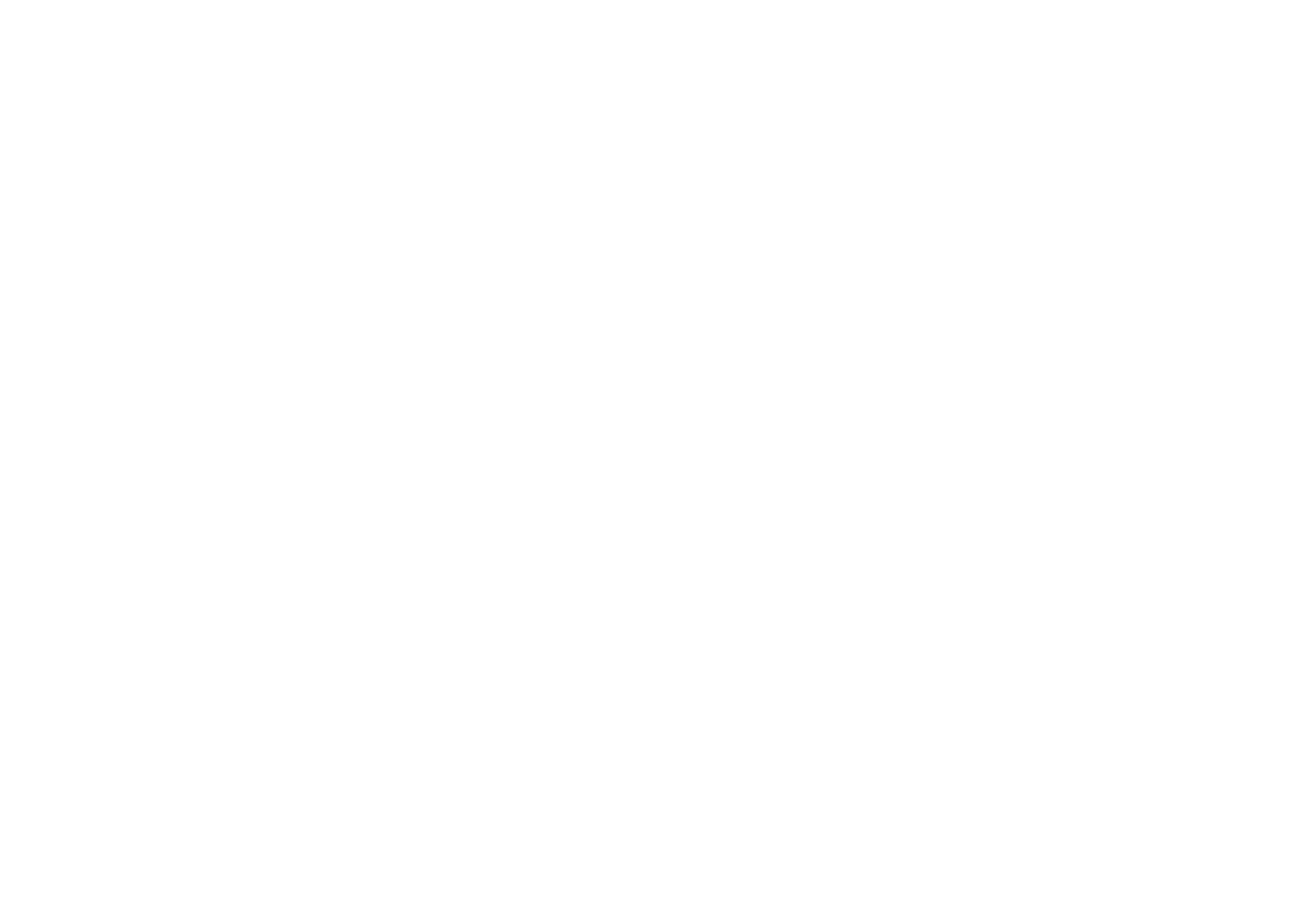| <b>TOPIC</b>                              | <b>PUPILS SHOULD KNOW</b>                                                                                                                                                                                                                                                                                                      |
|-------------------------------------------|--------------------------------------------------------------------------------------------------------------------------------------------------------------------------------------------------------------------------------------------------------------------------------------------------------------------------------|
| Families                                  | • That there are different types of committed, stable relationships                                                                                                                                                                                                                                                            |
|                                           | • How these relationships might contribute to human happiness and their importance for bringing up children                                                                                                                                                                                                                    |
|                                           | • What marriage is, including their legal status e.g. that marriage carries legal rights and protections not available to couples who are<br>cohabiting or who have married, for example, in an unregistered religious ceremony                                                                                                |
|                                           | • Why marriage is an important relationship choice for many couples and why it must be freely entered into                                                                                                                                                                                                                     |
|                                           | • The characteristics and legal status of other types of long-term relationships                                                                                                                                                                                                                                               |
|                                           | • The roles and responsibilities of parents with respect to raising of children, including the characteristics of successful parenting                                                                                                                                                                                         |
|                                           | • How to: determine whether other children, adults or sources of information are trustworthy: judge when a family, friend, intimate or<br>other relationship is unsafe (and to recognise this in others' relationships); and, how to seek help or advice, including reporting<br>concerns about others, if needed              |
| Respectful<br>relationships,<br>including | • The characteristics of positive and healthy friendships (in all contexts, including online) including: trust, respect, honesty, kindness,<br>generosity, boundaries, privacy, consent and the management of conflict, reconciliation and ending relationships. This includes<br>different (non-sexual) types of relationship |
| friendships                               | • Practical steps they can take in a range of different contexts to improve or support respectful relationships                                                                                                                                                                                                                |
|                                           | • How stereotypes, in particular stereotypes based on sex, gender, race, religion, sexual orientation or disability, can cause damage<br>(e.g. how they might normalise non-consensual behaviour or encourage prejudice)                                                                                                       |
|                                           | • That in school and in wider society they can expect to be treated with respect by others, and that in turn they should show due<br>respect to others, including people in positions of authority and due tolerance of other people's beliefs                                                                                 |
|                                           | • About different types of bullying (including cyberbullying), the impact of bullying, responsibilities of bystanders to report bullying and<br>how and where to get help                                                                                                                                                      |
|                                           | • That some types of behaviour within relationships are criminal, including violent behaviour and coercive control                                                                                                                                                                                                             |
|                                           | • What constitutes sexual harassment and sexual violence and why these are always unacceptable                                                                                                                                                                                                                                 |
|                                           | • The legal rights and responsibilities regarding equality (particularly with reference to the protected characteristics as defined in the<br>Equality Act 2010) and that everyone is unique and equal                                                                                                                         |
| Online and<br>media                       | Their rights, responsibilities and opportunities online, including that the same expectations of behaviour apply in all contexts,<br>$\bullet$<br>including online                                                                                                                                                             |
|                                           | About online risks, including that any material someone provides to another has the potential to be shared online and the<br>$\bullet$<br>difficulty of removing potentially compromising material placed online                                                                                                               |
|                                           | Not to provide material to others that they would not want shared further and not to share personal material which is sent to<br>them                                                                                                                                                                                          |

# **Appendix 2: By the end of secondary school pupils should know**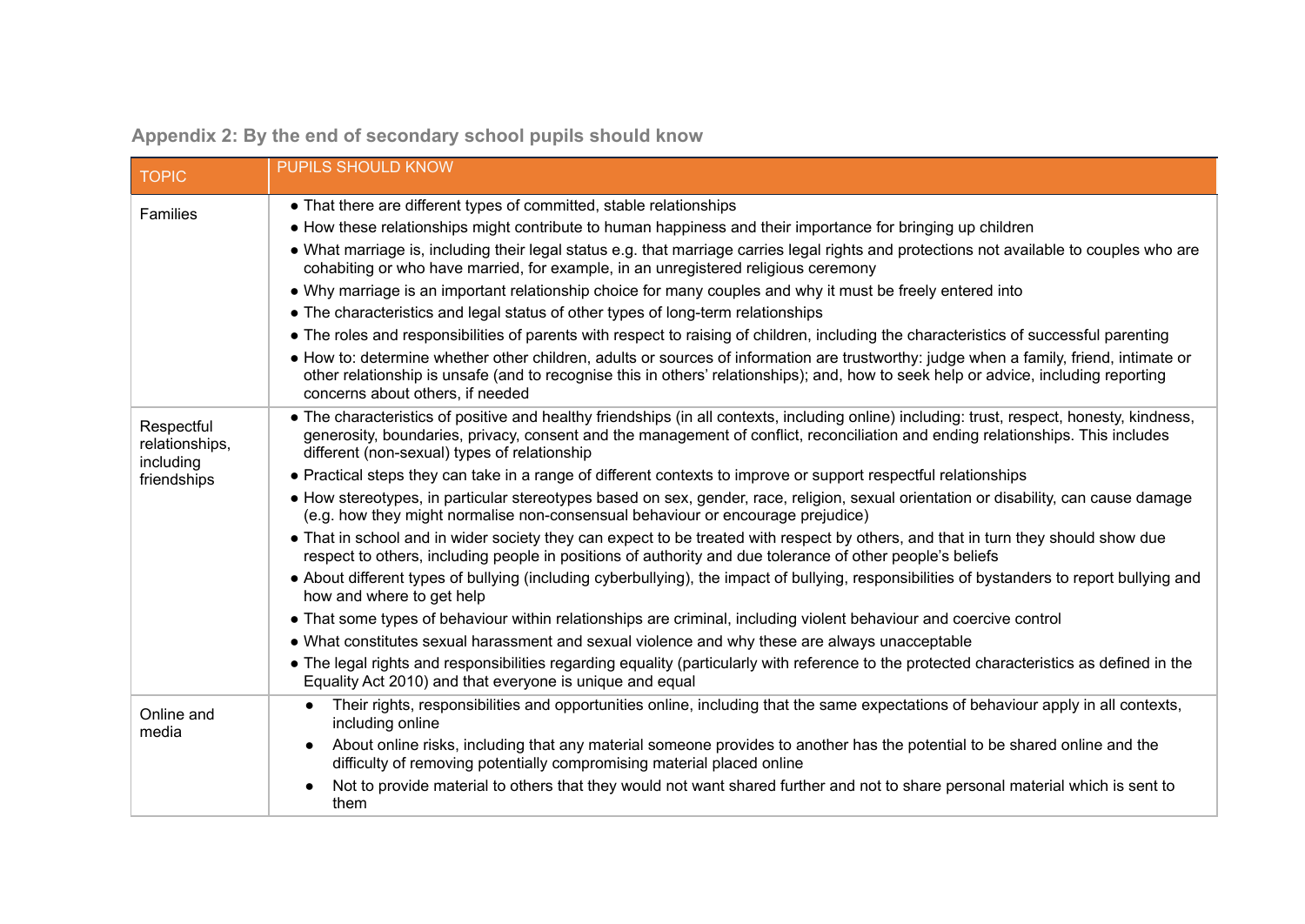| <b>TOPIC</b>                | <b>PUPILS SHOULD KNOW</b>                                                                                                                                                                                                                                          |  |  |  |  |
|-----------------------------|--------------------------------------------------------------------------------------------------------------------------------------------------------------------------------------------------------------------------------------------------------------------|--|--|--|--|
|                             | What to do and where to get support to report material or manage issues online<br>$\bullet$                                                                                                                                                                        |  |  |  |  |
|                             | The impact of viewing harmful content<br>$\bullet$                                                                                                                                                                                                                 |  |  |  |  |
|                             | That specifically sexually explicit material e.g. pornography presents a distorted picture of sexual behaviours, can damage the<br>$\bullet$<br>way people see themselves in relation to others and negatively affect how they behave towards sexual partners      |  |  |  |  |
|                             | That sharing and viewing indecent images of children (including those created by children) is a criminal offence which carries<br>$\bullet$<br>severe penalties including jail                                                                                     |  |  |  |  |
|                             | How information and data is generated, collected, shared and used online<br>$\bullet$                                                                                                                                                                              |  |  |  |  |
| Being safe                  | The concepts of, and laws relating to, sexual consent, sexual exploitation, abuse, grooming, coercion, harassment, rape,<br>$\bullet$<br>domestic abuse, forced marriage, honour-based violence and FGM, and how these can affect current and future relationships |  |  |  |  |
|                             | How people can actively communicate and recognise consent from others, including sexual consent, and how and when<br>$\bullet$<br>consent can be withdrawn (in all contexts, including online)                                                                     |  |  |  |  |
| Intimate and<br>sexual      | How to recognise the characteristics and positive aspects of healthy one-to-one intimate relationships, which include mutual<br>$\bullet$<br>respect, consent, loyalty, trust, shared interests and outlook, sex and friendship                                    |  |  |  |  |
| relationships,<br>including | That all aspects of health can be affected by choices they make in sex and relationships, positively or negatively, e.g. physical,<br>$\bullet$<br>emotional, mental, sexual and reproductive health and wellbeing                                                 |  |  |  |  |
| sexual health               | The facts about reproductive health, including fertility and the potential impact of lifestyle on fertility for men and women<br>$\bullet$                                                                                                                         |  |  |  |  |
|                             | That there are a range of strategies for identifying and managing sexual pressure, including understanding peer pressure,<br>$\bullet$<br>resisting pressure and not pressurising others                                                                           |  |  |  |  |
|                             | That they have a choice to delay sex or to enjoy intimacy without sex<br>$\bullet$                                                                                                                                                                                 |  |  |  |  |
|                             | The facts about the full range of contraceptive choices, efficacy and options available<br>$\bullet$                                                                                                                                                               |  |  |  |  |
|                             | The facts around pregnancy including miscarriage<br>$\bullet$                                                                                                                                                                                                      |  |  |  |  |
|                             | That there are choices in relation to pregnancy (with medically and legally accurate, impartial information on all options,<br>$\bullet$<br>including keeping the baby, adoption, abortion and where to get further help)                                          |  |  |  |  |
|                             | How the different sexually transmitted infections (STIs), including HIV/AIDs, are transmitted, how risk can be reduced through<br>$\bullet$<br>safer sex (including through condom use) and the importance of and facts about testing                              |  |  |  |  |
|                             | About the prevalence of some STIs, the impact they can have on those who contract them and key facts about treatment<br>$\bullet$                                                                                                                                  |  |  |  |  |
|                             | How the use of alcohol and drugs can lead to risky sexual behaviour<br>$\bullet$                                                                                                                                                                                   |  |  |  |  |
|                             | How to get further advice, including how and where to access confidential sexual and reproductive health advice and treatment<br>$\bullet$                                                                                                                         |  |  |  |  |
| <b>Mental</b>               | How to talk about their emotions accurately and sensitively, using appropriate vocabulary.<br>$\bullet$                                                                                                                                                            |  |  |  |  |
| wellbeing                   | That happiness is linked to being connected to others.                                                                                                                                                                                                             |  |  |  |  |
|                             | How to recognise the early signs of mental wellbeing concerns.<br>$\bullet$                                                                                                                                                                                        |  |  |  |  |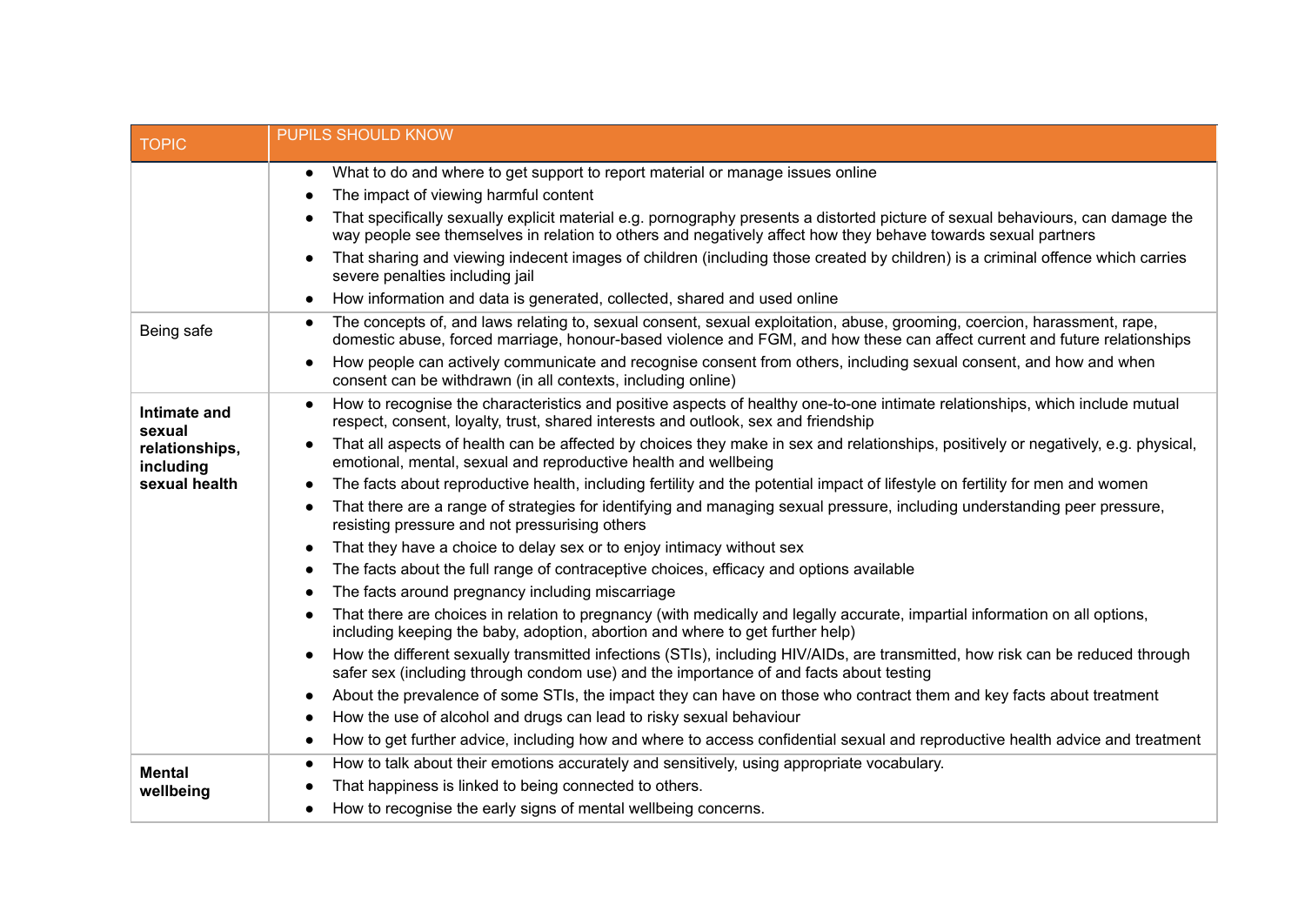| <b>TOPIC</b>                          | <b>PUPILS SHOULD KNOW</b>                                                                                                                                                                                                                                                                                                                                                                                                                                                                                                                                                        |
|---------------------------------------|----------------------------------------------------------------------------------------------------------------------------------------------------------------------------------------------------------------------------------------------------------------------------------------------------------------------------------------------------------------------------------------------------------------------------------------------------------------------------------------------------------------------------------------------------------------------------------|
|                                       | Common types of mental ill health (e.g. anxiety and depression).<br>$\bullet$                                                                                                                                                                                                                                                                                                                                                                                                                                                                                                    |
|                                       | How to critically evaluate when something they do or are involved in has a positive or negative effect on their own or others'<br>mental health.                                                                                                                                                                                                                                                                                                                                                                                                                                 |
|                                       | The benefits and importance of physical exercise, time outdoors, community participation and voluntary and service-based<br>$\bullet$<br>activities on mental wellbeing and happiness.                                                                                                                                                                                                                                                                                                                                                                                           |
| <b>Internet safety</b><br>and harm    | The similarities and differences between the online world and the physical world, including: the impact of unhealthy or obsessive<br>$\bullet$<br>comparison with others online (including through setting unrealistic expectations for body image), how people may curate a<br>specific image of their life online, over-reliance on online relationships including social media, the risks related to online<br>gambling including the accumulation of debt, how advertising and information is targeted at them and how to be a discerning<br>consumer of information online. |
|                                       | How to identify harmful behavior's online (including bullying, abuse or harassment) and how to report, or find support, if they<br>have been affected by those behavior's.                                                                                                                                                                                                                                                                                                                                                                                                       |
| <b>Physical health</b><br>and fitness | The positive associations between physical activity and promotion of mental wellbeing, including as an approach to combat<br>$\bullet$<br>stress. • The characteristics and evidence of what constitutes a healthy lifestyle, maintaining a healthy weight, including the<br>links between an inactive lifestyle and ill health, including cancer and cardiovascular ill-health.                                                                                                                                                                                                 |
|                                       | About the science relating to blood, organ and stem cell donation.<br>$\bullet$                                                                                                                                                                                                                                                                                                                                                                                                                                                                                                  |
| <b>Healthy Eating</b>                 | How to maintain healthy eating and the links between a poor diet and health risks, including tooth decay and cancer<br>$\bullet$                                                                                                                                                                                                                                                                                                                                                                                                                                                 |
| Drugs, alcohol<br>and tobacco         | The facts about legal and illegal drugs and their associated risks, including the link between drug use, and the associated risks,<br>$\bullet$<br>including the link to serious mental health conditions.                                                                                                                                                                                                                                                                                                                                                                       |
|                                       | The law relating to the supply and possession of illegal substances.<br>$\bullet$                                                                                                                                                                                                                                                                                                                                                                                                                                                                                                |
|                                       | The physical and psychological risks associated with alcohol consumption and what constitutes low risk alcohol consumption in<br>$\bullet$<br>adulthood. • The physical and psychological consequences of addiction, including alcohol dependency. • Awareness of the<br>dangers of drugs which are prescribed but still present serious health risks.                                                                                                                                                                                                                           |
|                                       | The facts about the harms from smoking tobacco (particularly the link to lung cancer), the benefits of quitting and how to access<br>$\bullet$<br>support to do so.                                                                                                                                                                                                                                                                                                                                                                                                              |
| Health and<br>prevention              | About personal hygiene, germs including bacteria, viruses, how they are spread, treatment and prevention of infection, and<br>about antibiotics.                                                                                                                                                                                                                                                                                                                                                                                                                                 |
|                                       | About dental health and the benefits of good oral hygiene and dental flossing, including healthy eating and regular check-ups at<br>the dentist.                                                                                                                                                                                                                                                                                                                                                                                                                                 |
|                                       | The benefits of regular self-examination and screening (late secondary).<br>$\bullet$                                                                                                                                                                                                                                                                                                                                                                                                                                                                                            |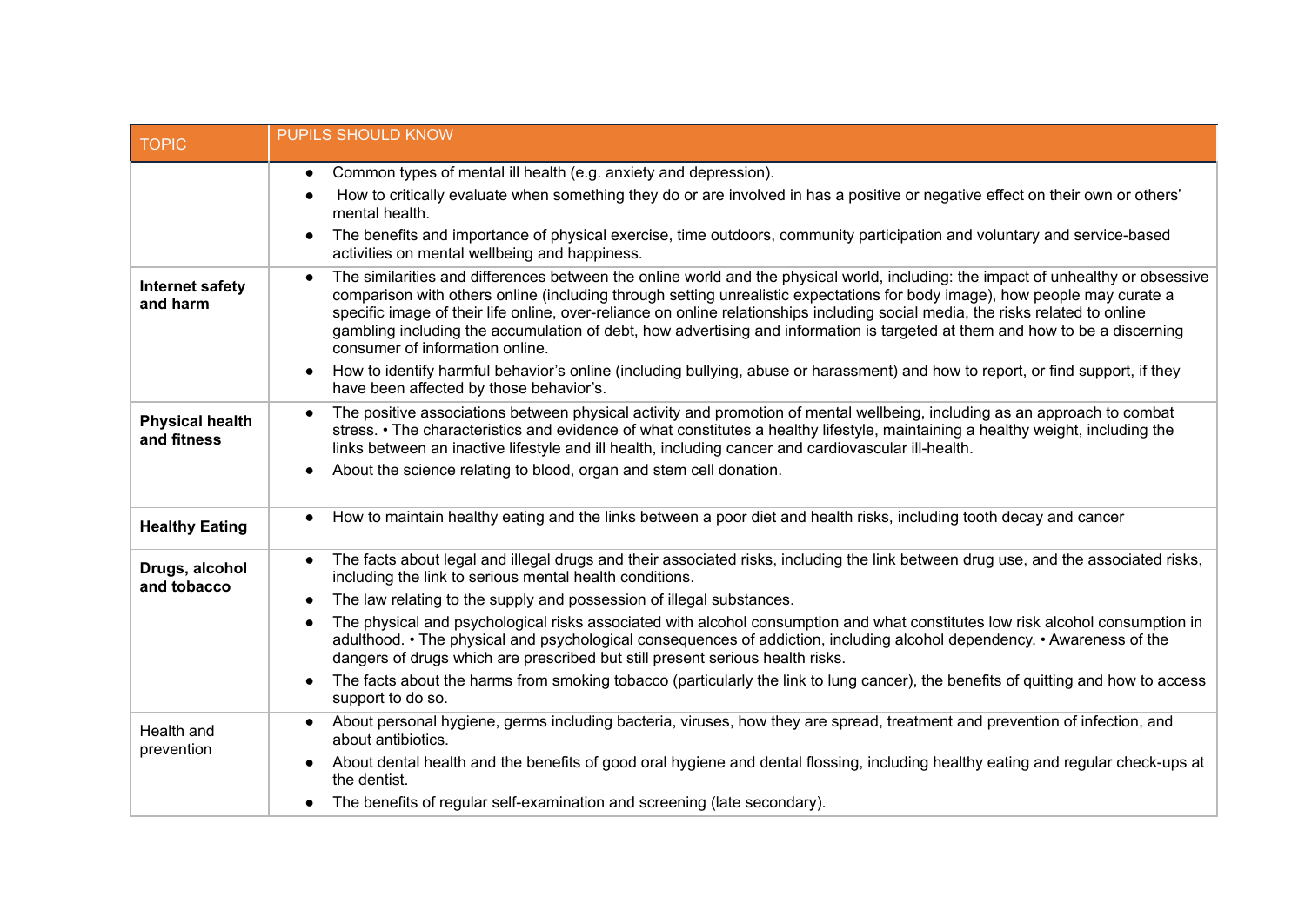| <b>TOPIC</b>                   | <b>PUPILS SHOULD KNOW</b>                                                                                                                                                                                                 |
|--------------------------------|---------------------------------------------------------------------------------------------------------------------------------------------------------------------------------------------------------------------------|
|                                | The facts and science relating to immunisation and vaccination.<br>The importance of sufficient good quality sleep for good health and how a lack of sleep can affect weight, mood, and ability to<br>$\bullet$<br>learn. |
| <b>Basic first aid</b>         | Basic treatment for common injuries.<br>$\bullet$<br>Life-saving skills, including how to administer CPR.<br>The purpose of defibrillators and when one might be needed.<br>$\bullet$                                     |
| Changing<br>adolescent<br>body | Key facts about puberty, the changing adolescent body and menstrual wellbeing. • The main changes which take place in males<br>$\bullet$<br>and females, and the implications for emotional and physical health           |